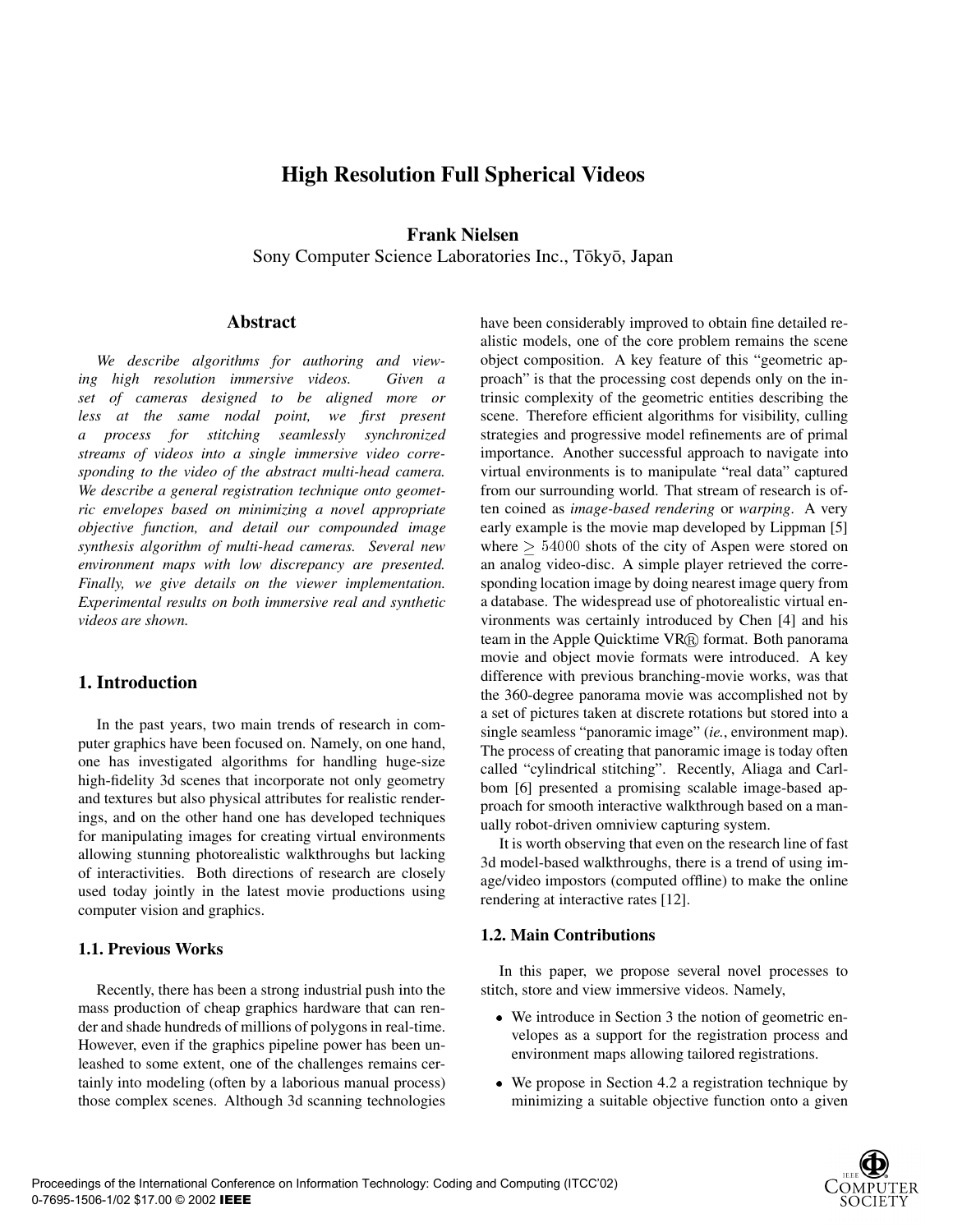environment map for computing the "less visually" defective maps.

- We describe in Section 4.5 an image blending technique where rays (and not as usual pixels) are interpolated and blended according to their respective camera attributes. This scheme is used both for generating output video and inside the registration process where non integral pixel values are required.
- We introduce in Section 5 several full view environment maps as alternative to the equi-rectangular, cube or dual paraboloid maps. Namely, the stratified random, compressed latitude-longitude and Hammersley/Halton maps which have proven low discrepancy (*ie.*, good sampling in any direction).

### **2. Imaging Sensing Device**

Imaging full view video can be done in several ways depending on how many cameras and lens combinations we use, or whether mirrors are used or not. A common approach is to use catadioptric systems [14] (*ie.,* using mirrors) to acquire a large vertical field of view over a complete 360-degree horizontal field of view. Although the monoblock recording system (only one CCD used so that even real-time system can be easily implemented) makes it easy to record video, we notice several undesirable drawbacks such as blurring, non-uniform image density and partial view acquisition (that is not full  $4\pi$  steradian; This last point can be overcome by using two back-to-back such devices). Note that theoretically a single lens can capture close to  $4\pi$  angular view but in practice the image quality degrades significantly.

Multi-head camera<sup>1</sup> design is about combining a set of cameras, lens and eventually mirrors so that the imaging units obtained from their respective individual cameras share as close as possible a same nodal point. On one hand, using several CCD devices allow us to use different exposure settings to capture well-balanced sceneries (like sunsets, live concerts, etc.) and control the density of the images. But on the other hand, it makes the recording unit more cumbersome. Also since it is desirable to minimize the number of camera units, we are using lens with inherent large distortions and try to minimize the overlapping areas of the video streams. This means that the stitching process becomes far more delicate than the still imaging case. Since usually the focal plane is in front of the CCD this means that using standard cameras for imaging the full sphere will result in parallax errors that can be unnoticed during the shooting if objects are past a given threshold distance that





**Figure 1. Our full spherical multi-head camera: Ten CCD cameras with mounted wideangle lens.**

we call *parallax clearance*. However, no-parallax full view multi-head cameras can be designed using systems of mirrors to simulate a unique virtual nodal point (See [3]). Also even if parallax is noticeable for a given omniview system, one can apply deghosting techniques [9] to compensate and minimize its effect.

Because multi-head cameras allow flexibility in controlling the resolution of the imaging and its nice exposure capabilities, we selected this approach (See also [15, 18]).

### **3. Envelopes**

### **3.1. Definition**

Informally speaking, an *envelope*  $\mathcal E$  is defined by an origin  $O$  and a surface  $S$  so that any ray emanating from  $O$ intersects the surface S of  $\mathcal E$  in at most one point. The locus of the points K such that  $(K, S)$  defines an envelope is called the *kernel* (See [7], page 18). Spheres, cylinders, cubes, paraboloids, star-shaped polyhedra are examples of envelopes. (A torus is not an envelope.) Let  $\rho(\theta, \phi)$  be the radial function  $((\theta, \phi) \in [-\pi, \pi] \times [-\frac{\pi}{2}, \frac{\pi}{2}]$ , defined everywhere or partially, centered at  $O$  describing the 3d envelope  $\mathcal{E}$ . For a given point  $(X \mid Y \mid Z)^T$  on  $\mathcal{E}$ , we can associate its spherical coordinates ( $\rho$ ,  $\theta$ ,  $\phi$ ) as (see Figure 5):

$$
\theta = \arctan\frac{X}{Z}, \phi = \arctan\frac{Y}{\sqrt{X^2 + Z^2}}, \rho = \sqrt{X^2 + Y^2 + Z^2}.
$$



<sup>&</sup>lt;sup>1</sup>Dodeca of Immersive Media (1989) is one of the first prototypes. Swaminathan and Nayar [17] called them *polycameras* (1996).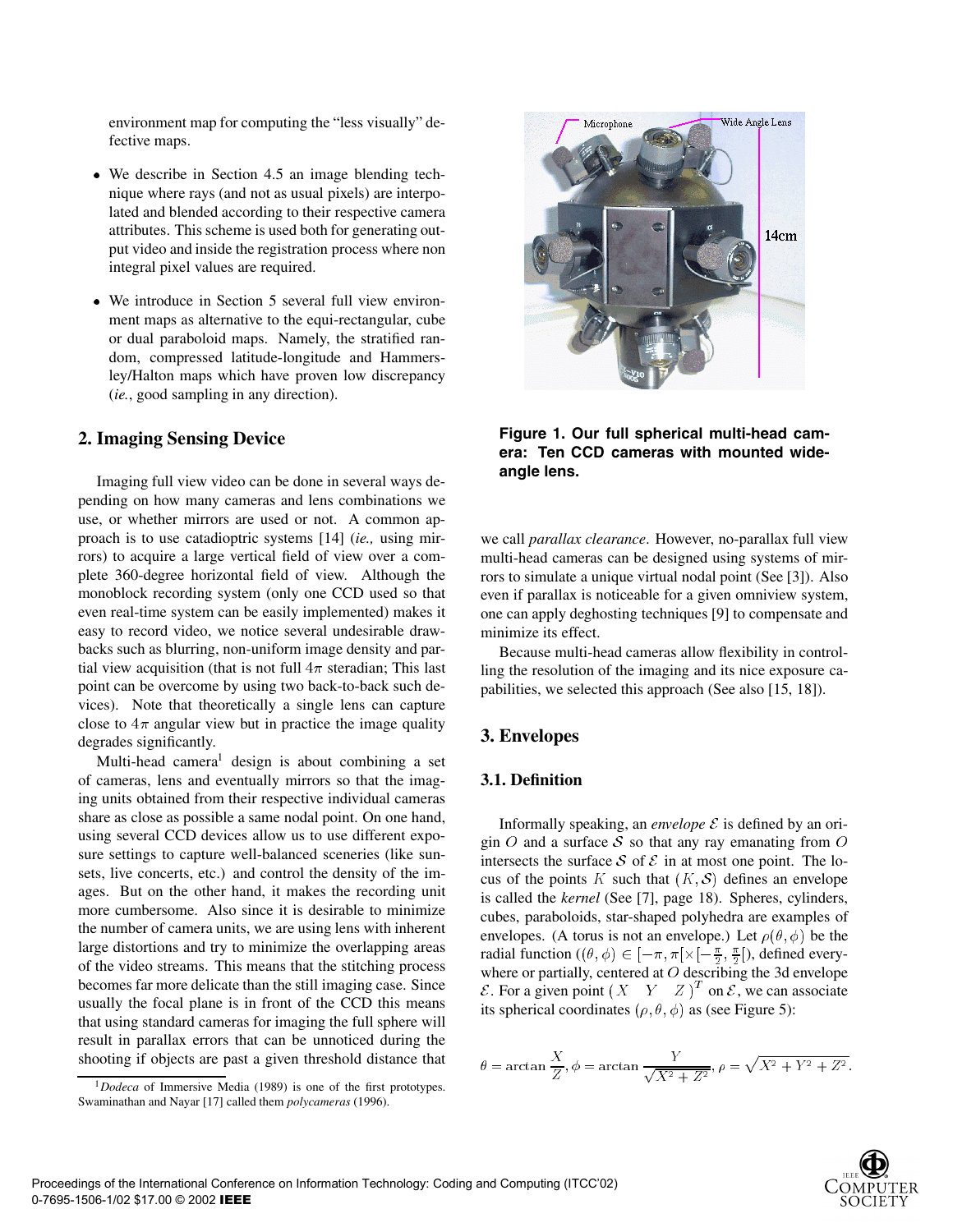#### **3.2. Environment mappings**

An environment map is a function  $m(\cdot, \cdot)$  that for any given "pixel" coordinates  $(x, y)$  (indexing a ray) of a picture returns its spherical angular  $(\theta, \phi) = m(x, y)$  attributes. We call such a picture a *raymap*. Conventional raymaps are: equi-rectangular (*ie.,* latitude-longitude), cubical, cylindrical and dual paraboloidal maps (See Figure 4). We detail density properties of those conventional environments as well as our new proposed ones in Section 5.

### **3.3. Relationship with Multi-Head Cameras**

Images acquired by a set of ideal pinhole cameras sharing the same optical center  $O$  relate to each other by homographies, linear applications in the projective space. Since any pixel  $(x, y)$  of an image taken by a pinhole camera can be transformed into a ray  $\vec{r}$ , stitching can be seen as a process that registers those bundle of rays by pure rotation transformations. We can choose any envelope  $\mathcal E$  to convert a ray  $\vec{r}$  into its 3d Euclidean coordinates  $\vec{r} \cap S$ . (Often the unit sphere is chosen. See Figure 2 and 5.) Actually, if we knew for each ray the distance where it first hit an object, we would have enough information to generate correctly any view from inside the visibility cell of  $O$  (included in the kernel [1, 7] of  $\mathcal E$ ). This property is used both on synthetic computer graphics images and range camera sources.

### **4. Multi-Head Camera**

#### **4.1. Notations**

Let  $C = \{C_1, ..., C_n\}$  be a set of n cameras (see Figure 1) for the 10-head camera). Each camera  $C_i$  is the assembly of a lens  $L_i$  and a pinhole sensing device  $S_i$ . (All cameras are hardware genlocked). In our settings, we choose  $n \in \{2, 8, 9, 10\}$  cameras and each frame buffer size is an NTSC interlaced signal. The frame buffer are capturing the rays of light passing through the lens by means of a CCD. Let  $\vec{r_i}(x, y)$  be the geometric ray captured by a pixel of coordinates  $(x, y)$  of camera  $C_i$ . If the focal and iris settings are set up to remained fixed during the shooting, the geometry of the ray does not change over time but only its incoming luminance and chrominances. Classically in computer vision, the relationship between  $\vec{r}$  and  $(x_i(\vec{r}), y_i(\vec{r}))$ has been modeled for a pinhole camera as follows:

$$
(x_i(\vec{r}), y_i(\vec{r})) = RayTolmage(\vec{r}, C_i) = L_i(\tilde{x}_i(\vec{r}), \tilde{y}_i(\vec{r})),
$$

where  $(\tilde{x}_i(\vec{r}) \tilde{y}_i(\vec{r})) \sim \mathbf{K}_i \mathbf{R}_i \vec{r}$ , with  $\mathbf{K}_i$  the camera intrinsic parameters of  $C_i$  and  $\mathbf{R}_i$  the rotation matrix. We use homogeneous coordinates so that the operator  $\sim$  means



**Figure 2. Snapshots from the GUI. Several envelopes: cube, dodecahedron, icosahedron and random triangle soup. Bottom left: Outside the spherical envelope. We can select image(s) and slide them onto the envelope. Bottom right: Envelope viewed from the origin** <sup>O</sup>**: they all view the same.**

 $(x y) = (x'/w y'/w) \sim (x' y' w)$ . **K**<sub>i</sub> is usually handled as the 3x3 matrix:

$$
\mathbf{K}_i = \begin{pmatrix} f_x & s & p_x \\ 0 & f_y & p_y \\ 0 & 0 & 1 \end{pmatrix},
$$

where  $(p_x, p_y)$  is the principal point,  $f_x$  and  $f_y = a_y f_x$ are the x-focal and y-focal lengths respectively (can be obtained from horizontal and vertical fields of view) and <sup>s</sup> is the skewness parameter (we set it to 0).  $L_i(\cdot)$  is a bijective function used for going from the ideal pinhole to the original image. In other words, we work in the  $\tilde{x}$  space of ideal images and we look up corresponding pixels in the original image via a lens distortion function  $L_i$ . Note that we can initialize  $(p_x, p_y)$  to  $L^{-1}(\frac{w}{2}, \frac{h}{2})$ , where w and h are the width and height respectively of the image. A ray  $\vec{r}$  can be coded internally in different ways set purposely according to its context. For example, conventional representations include: an anchored point  $O$  and either (i) a unit vector  $\vec{v}$ , or (ii) two angles  $(\theta, \phi)$  coding for the unit direction of

the ray emanating from 
$$
O: \vec{r} = \begin{pmatrix} \sin \theta \cos \phi \\ \sin \phi \\ \cos \theta \cos \phi \end{pmatrix}
$$
, or (iii) a

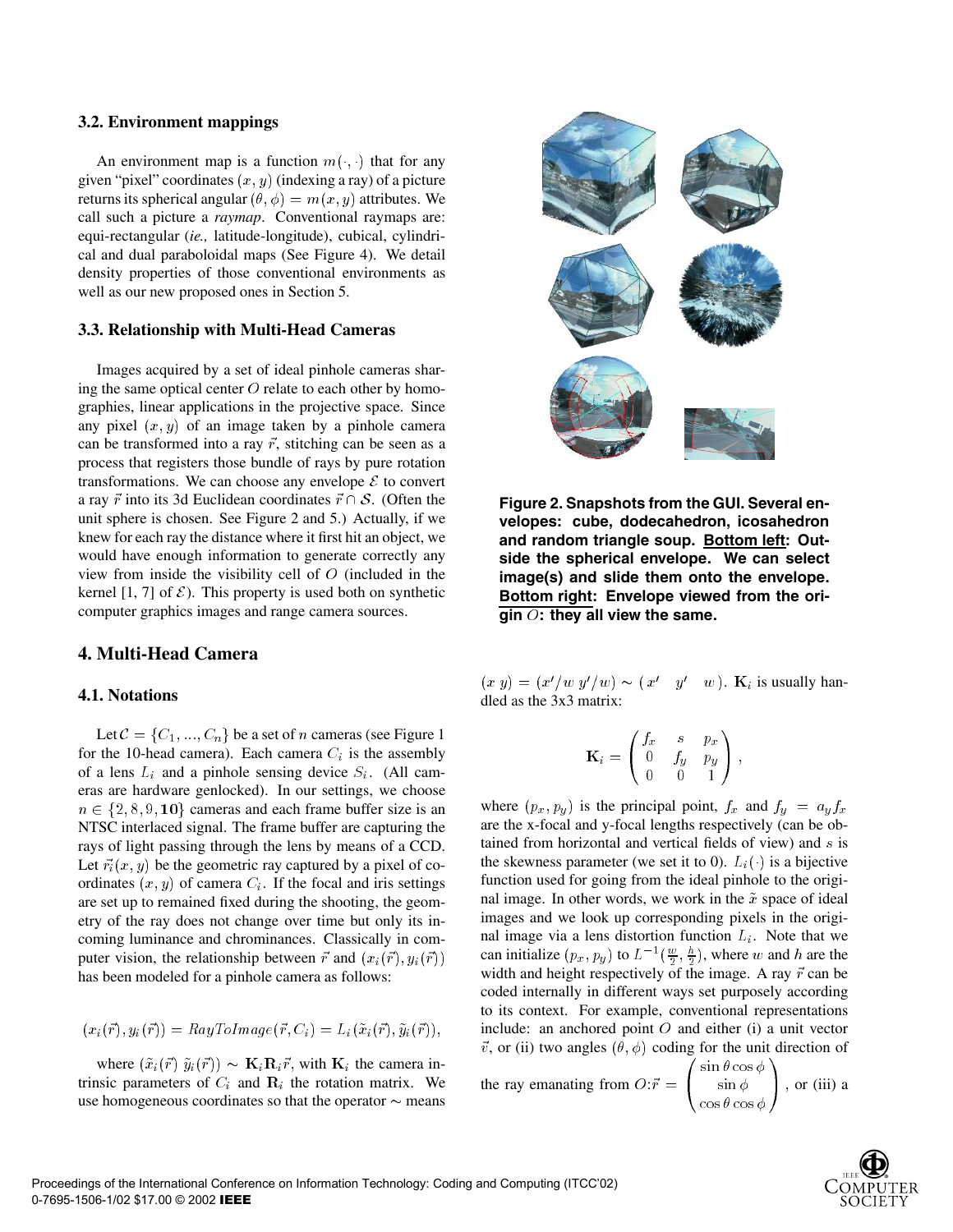unit quaternion  $(q_1 \quad q_2 \quad q_3 \quad q_4)$ . Quaternions are wellsuited for optimization while one can easily understand/edit interactively Euler angles.

#### **4.2. Objective Function**

Registration is the process of finding rotational parameters (roll, pitch and yaw angular attributes) of each camera  $C_i$  so that all rays share a common<sup>2</sup> nodal point O and that their bundles of rays match. We need to find  $n$  unit orthogonal matrices  $\mathbf{R}_i$  so that for all directions  $\vec{r}$ , the luminance/chromacies of the rays match well. Our objective function differs from previous approaches [9, 11, 10] with respect to two aspects:

First, the 'score atom' of the matching of ray  $\vec{r}$  is defined according to density functions  $w_i$ 's (important for wide angle lens, fisheye lens, etc.). Denote by  $l(\vec{r})$  the luminance attribute of  $\vec{r}$ . We define:

$$
s_{\vec{r}} = \sum_{i=1}^n |w_i(\vec{r}) l_i(\vec{r}) - \frac{1}{\sum_{j=1}^n w_j(\vec{r})} \sum_{j=1}^n w_j(\vec{r}) l_j(\vec{r})|^2.
$$

The  $w_i(\cdot)$ 's are related to the density of the mapping  $L_i(\cdot)$ from the ideal to original image (see Figure 3, third picture). More precisely, we choose:

$$
w_i(\vec{r}) = \frac{\Gamma_i(\vec{r})}{\frac{\partial^2 L_i(x(\vec{r}), y(\vec{r}))}{\partial x \partial y}}.
$$

:

where  $\Gamma_i(\vec{r})$  is defined as the solid angle spanned<sup>3</sup> by the pixel  $({\tilde{x}}_i(\vec{r}), {\tilde{y}}_i(\vec{r}))$  of ideal image i. That is the bigger the derivative of  $L_i(\cdot)$ , the less precision from the original images we have in the ideal image. (Instead of taking the  $\Sigma$ in  $s_{\vec{r}}$  we can also use the max operator.)

Second, since we store the result of the registration into a ray (environment) map  $R$ , we want to obtain the less "visually" defective raymap (when displayed in the viewer). Therefore, we ask for minimizing:

$$
\sum_{r_{i,j}^{\rightarrow} = m(i,j) | (i,j) \in \mathcal{R}} \Omega_{i,j} s_{r_{i,j}^{\rightarrow}},
$$

where  $\Omega_{i,j}$  is the solid angle subtended by the pixel with coordinates  $(i, j)$  of the raymap  $\mathcal{R}$ . For example using traditional cubic map, it is known that  $\frac{\max_{i,j} M_{i,j}}{\min_{i,j} \Omega_{i,j}} = 3\sqrt{3}$  (for dual paraboloid it is <sup>4</sup> and for equi-rectangular map it is

infinite<sup>4</sup>). The bigger the solid angle, the most important we have to pay attention about finely optimizing this part as its display size is large. This amounts to give penalty of mismatches according to the local resolution of the environment map.

#### **4.3. Camera Parameters**

We used a simplified Tsai's model of camera [13] to modelize only radial distortions. That is, we considered the center of the lens  $(c_x, c_y)$ , the aspect ratio  $a_y$  and two radial distortion coefficients  $\kappa_1$  and  $\kappa_2$  so far<sup>5</sup> can be used. The distortions of the lens mounted on the cameras are computed individually using a 2d per-pixel registration of a known observed pattern (See Figure 3, first and second pictures). Our calibration technique differs from usual ones that are said "stellar" because we do not use fiducials (see [17]). Focals can also be initially estimated using Tsai's calibration technique. They are then refined independently by a dense correlation technique described in the local optimization loop below.

We also add extra parameters to each camera like a region of interest (because of misalignments of CCD and lens that yield to black bands on the border of the image), color gamma coefficient, radial intensity drops (radiometric corrections), etc.

#### **4.4. Local Numerical Optimization**

Once all parameters have been properly initialized either by calibration, bundle adjustment methods on manually selected feature pairs, or by user manual input (using the GUI), we perform local numerical optimization to approach the global optimum. (Unfortunately we can still fall at a local optimum.) Basically, it requires to compute gradients, Hessians and Jacobians. Those are obtained from derivatives of the parameters according to the objective function. Therefore a plethory of schemes have been proposed so far. Starting from the early work of McMillan and Bishop [8] and Szeleski and Shum [9] (see also [11]) to the more recent work of Corg and Teller [10] which use quaternions for handling rotations in the registration process. Key differences with those methods are that (i) each camera has possibly different parameters and (ii) those parameters may change with time (eg., focus, computer-controlled, etc.) and most importantly (iii) our atom score is weighted according both to the densities for the ideal to original mappings and the density of the raymap. This means that the result of a registration may be different depending on whether we register on a cylinder, cube, sphere, etc. We do not take into account

<sup>5</sup>Alternatively, one can use more complex lens distortion models like decentering distortions [17], snakes, per-patch/per-pixel, etc.



<sup>&</sup>lt;sup>2</sup>This is not true in absolute because of camera misalignments and complex optical lens systems made of several unit elements organized into groups. Also because of the dual wave/ray nature of light, diffraction occurs at the boundary of the pinhole and the light spread all over the image,

etc.<br><sup>3</sup>We consider pixels as surface elements. Solid angles can be approximated by  $A \cos \alpha$  where  $A$  is the surface area spanned by a "pixel" and  $\alpha$ is the incidence angle from <sup>O</sup> to the center of <sup>A</sup>.

<sup>4</sup>Oversampling at the poles.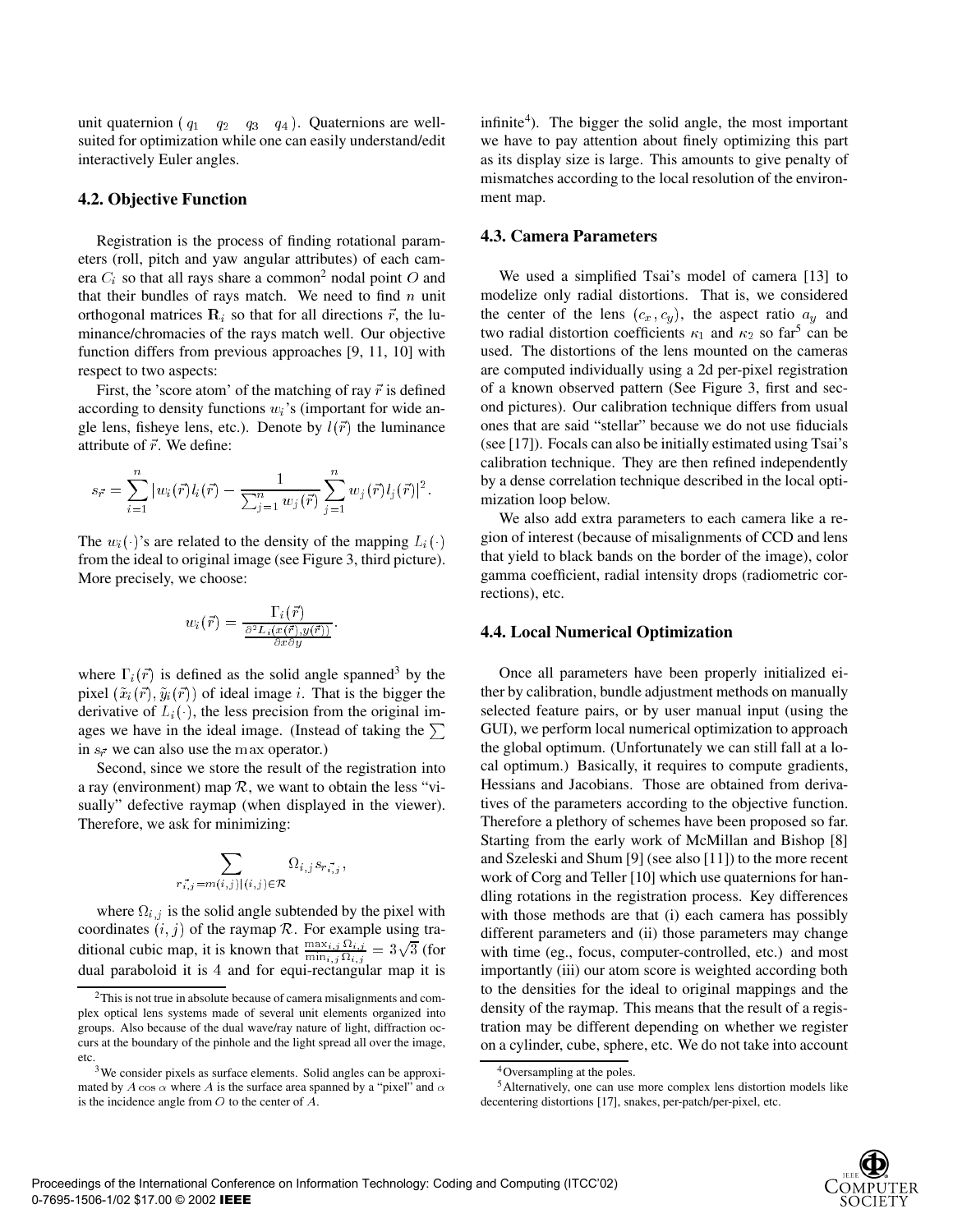

**Figure 3. Lens parameters of camera** C5**: center=**(360:8; 224:6)**, aspect ratio** 1:083**, radial coefficients**  $(2.29 \times 10^{-6}, 1.65 \times 10^{-11})$ . The third image illustrates the ideal to original  $L_5(\cdot)$  mapping density **function. Observe the radial correction effect on the density of the ideal pinhole camera. The brighter, the more precise.**

radiometric correction at this level (for example, Turkowski and Xiong [11] considered linear intensity correction) because we found that this can be done offline easily using imaging tools.

We locally optimize our objective function using the Levenberg-Marquadt process since its use of second derivatives accelerate the convergence rate. The gradient <sup>G</sup> is computed by summing over the discretized raymap as follows:

$$
\mathbf{G} = -\sum_{(\theta,\phi)=m(x,y)|(x,y)\in \mathcal{R}} s_{\theta,\phi} \frac{\partial s_{\theta,\phi}}{\partial \mathbf{P}},
$$

where P are the parameter variables put in a vector.

The Hessian  $\mathbf{H} = (\mathbf{H}_{i,j})_{i,j}$  is:

$$
\mathbf{H}_{i,j} = -\sum_{(\theta, \phi) = m(x,y) | (x,y) \in \mathcal{R}} \frac{\partial^2 s_{\theta, \phi}}{\partial \mathbf{P}_i \partial \mathbf{P}_j}
$$

The optimization loop starts from an estimate <sup>P</sup> of the parameters and update the solution as:

$$
\Delta \mathbf{P} = -(\mathbf{H} + \lambda \mathbf{I})^{-1} \mathbf{G}.
$$

We set  $\lambda$  (stabilization parameter) initially as  $1.0E - 4$ and update it according to the variations of  $\Delta P$  (we keep in memory the parameters <sup>P</sup> that have yielded to the best result so far). Since we need to compute  $(H + \lambda I)^{-1}$ , we may have unstable numerical matrix inverts. In that case, we use singular value decompositions $<sup>6</sup>$  or pseudo-inverse matrices.</sup> Figure 4 shows our obtained raymaps. Once registered, we compute the raymap  $R$  by blending the pixels according to their weight function  $w_i()$ 's. During the registration process, pixel intensity/color channel value is computed at non integer positions using a ray interpolation process described below.

### **4.5. Ray Interpolation**

Often, we use pixel interpolation for computing the luminance/chrominances at non-integer coordinate values  $P =$  $(x, y)$ . Usual schemes are nearest neighbor, bilinear, bicubic, Catmull-Rom spline and sinc interpolations to name just a few of them. In our framework, each pixel is handled as a ray. Therefore *ray interpolation*, which differs from pixel interpolation is presented below. In order to illustrate our idea, we first discard lens distortions and concentrate on ideal pinhole bilinear ray interpolation of a camera with focal f. Let  $r_x = x - \lfloor x \rfloor$ . If we used linear pixel interpolation, we can write  $P_x$  as  $P_x = a_0 P_{\lfloor x \rfloor} + a_1 P_{\lfloor x \rfloor}$  where  $a_0 = 1 - r_x$  and  $a_1 = r_x$ . Looking it as a ray, we get  $P_x = \alpha_0 P_0 + \alpha_1 P_1$ , where  $\alpha_0 = 1 - \alpha_x$ ,  $\alpha_1 = \alpha_x$ , and  $\alpha_x = \frac{\arctan \frac{x}{f} - \arctan \frac{x}{f}}{\arctan \frac{x}{f} - \arctan \frac{x}{f}}$ . Therefore linearly interpolating the rays does not result in linearly interpolating the pixels! Note that when the focal tends to infinity, ray interpolation converges to pixel interpolation which is the common interpolation scheme correct for orthographic camera models.

When lens distortions are to be taken into account, we ask for the ideal ray  $\vec{r}$ . Using lens parameters this amounts to find the ray r' stored at  $(x', y')$  in the original image (containing distortions). We select a neighborhood of  $(x', y')$ and using  $L_i^{-1}(\cdot)$ , we find their respective coordinates in the ideal image. Finally we can use our ray interpolation onto those point coordinates. There is a lot of literature on interpolation of functions. Particularly relevant to the case of the sphere, is the use of natural neighbor interpolation [2] or quaternion interpolation.

#### **5. Environment maps**

Raymaps (say of size  $W \times H$ ) are the texture attribute of the envelopes. Apart from the widely used spherical, cubic, dual parabolic ones, we present alternative ones below. (Those ones are well suited to the case of immersive videos were bandwidth is the limiting factor.)

<sup>&</sup>lt;sup>6</sup>The invert of a SVD is easy to get by transpose and diagonal matrix invert operations.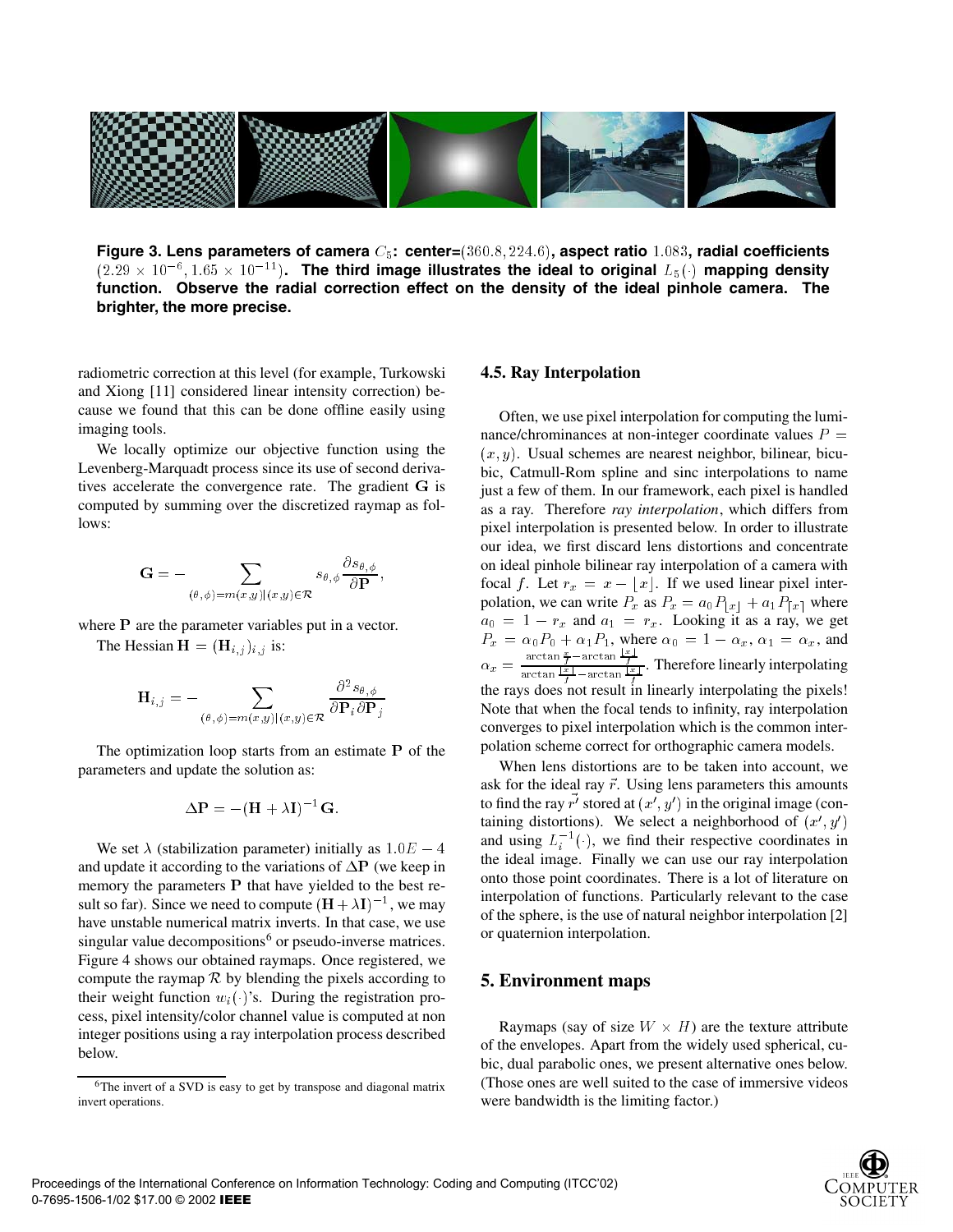

**Figure 4. Result of the optimization for conventional environment maps: Equi-rectangular, front and back dual paraboloid, cubic and rearranged cubic (packed into a rectangle) maps. Borders delimiting the respective fields of view of the camera units of Figure 1 are shown in red.**



Figure 5. Raymesh: the envelope  $\mathcal E$  and its **corresponding raymap** <sup>R</sup>**.**

**Raymesh.** The raymesh format is a 3d mesh envelope where each vertex has 5 components:  $(\rho, \theta, \phi)$  its spherical coordinates and  $(t_x, t_y)$  the corresponding texture coordinates inside the raymap. Technical and practical considerations (time-varying meshes, etc.) when implementing efficiently those raymeshes are left in [1]. To obtain a simple sampling of the sphere, we can use a icosahedron or a surface refinement of it, etc. For example, B. Fuller's map (also called dymaxion) is a special unfolding of an icosahedron onto a raymap and can be considered as a raymesh (See Figure 7, bottom right). Note that seeking for point sets on the sphere uniformly triangulated in the sense that the ratio of a maximal length edge over a minimal length edge is minimal, is a challenging problem in itself (related to spherical codes).

gular map is the non-uniformity of the sampling. Indeed at the equator, we have for each pixel an increment of  $\Delta \theta = \frac{2\pi}{W}$ . But at height h, it becomes  $\Delta \theta = \frac{2\pi \sqrt{1-(\frac{2h-H}{H})^2}}{W}$ . We can overcome partially this over amount of information at the poles by sampling proportionally the latitude circles. Let  $\phi_h = \pi \frac{h}{H}$ , then the width at row h is  $w(h) = W \sin(\phi_h)$ . We then sample proportionally at row h by  $\Delta \theta_h = \frac{2\pi}{w(h)}$ increments. Doing so we can *compress* the standard equirectangular map without loosing quality. We save a factor<sup>7</sup> of  $1 - \frac{2}{\pi} \simeq 0.36$ . Also we keep the advantage that pixels are stored in a lexicographic order so that ray interpolation and texture can be used without any indexing problem (See Figure 7, top right). In cartography, a similar notion is the *sinusoidal equal area map*. However, a key difference with full view video formats is that we do not require the "maps" to be readable by human eyes but rather seek for efficient encoding/decoding computer processes.

**Stratified random.** Yet another property of the sphere is that any <sup>z</sup>-slice of a given width has the same area. This is often used in random distribution of point set on the sphere. We fix the row of the raymap to be between  $-1$  and 1 and let  $\phi = \arcsin \frac{2h-H}{H}$ . Then we draw at random for each row W  $\theta$ -positions (we jittered a bit the  $\phi$  so that it remains in its  $\phi$ -slice) that we sort and store (See Figure 7, bottom left).

 $<sup>7</sup>$ In practice this means that we obtain better image quality from the</sup> video at a given image size for a constant bit rate.



**Compressed spherical.** One drawback of the equirectan-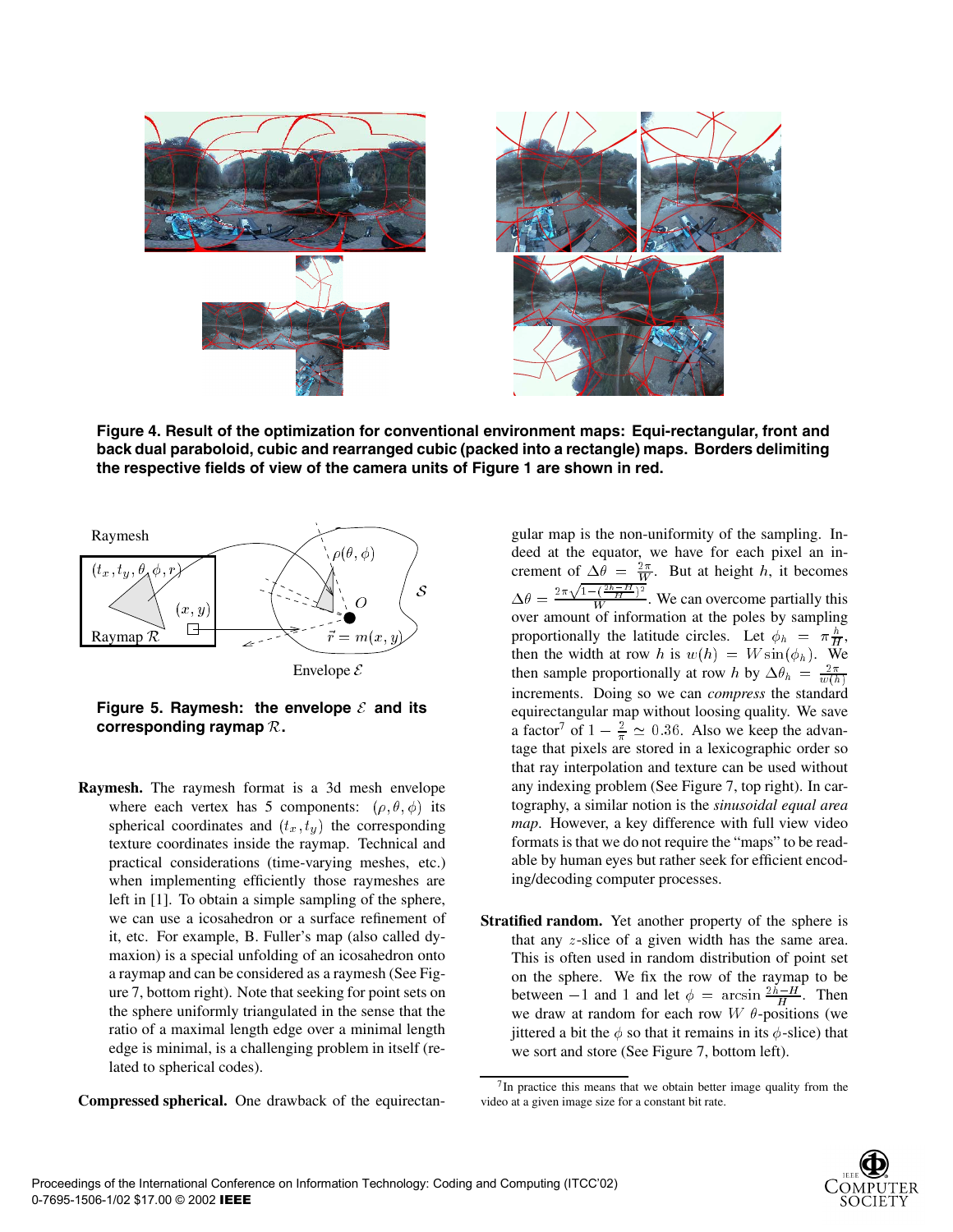

**Figure 6. Left: 10000 points distributed uniformly using pseudo-random generators. Right: first 10000 points of the Hammersley sequence.**

**Hammersley sequence.** This is a deterministic sequence of points distributed on the sphere with low discrepancy [19]. It has been used before in computer graphics for Monte-Carlo algorithms. We use the Hammersley sequence with basis  $p = 2$  (*ie.*, Van Der Corput sequence). One inconvenient is that we do not have an easy 2d lexicographically indexing order of the rays. However, there are several possibilities in implementing those point sequence map efficiently in retrieving image from a virtual camera. One of them is to consider a 2-pass algorithm: First we project all the point indices onto the virtual camera image plane (forward mapping of the indices). Then we do conventional backward mapping by retrieving the indices of the neighboring points obtained from the first step (See Figure 7, top left).

## **6. Viewer**

There are several ways of visualizing the envelope: from inside to outside. For each in/out mode, we can either draw per-pixel or per-texture element. Because of widely available hardware capabilities, we chose to render using 2d textured triangles. For each triangle  $t = \{p_1, p_2, p_3\}$  with  $p_i$ associated to  $(\theta_i, \phi_i)$  of the raymesh, we compute the corresponding position of the corresponding triangle in the xyscreen as  $x_i \sim \mathbf{K} \mathbf{R} \vec{r}_{\theta_i, \phi_i}$ . Using matrix formulations, we do the intersection of a unit sphere with a line (instead of a ray), so we need to remove the ambiguity by checking whether  $\vec{r}_{\theta_i, \phi_i} = r'$  or not, where  $r' \sim (KR)^{-1}x_i$ .

Also, we can choose to view the map not through an ideal perspective camera but from any kind of camera (or ray device-like cameras: wide angle lens or fish-eye lens). We simply need to define a  $RayToImage(\theta, \phi, C)$  function that given a camera model  $C$  and spherical coordinates  $(\theta, \phi)$ , returns the position, if it exists, on the xy-screen. For example,  $RayTolmage(\theta, \phi, C_F)$  can be written as



**Figure 8. A 360-degree fisheye view created from a raymap.**

 $(x, y) = r(\phi)(\cos \theta, \sin \theta)$ , where  $r(\phi) = f_1 \phi + f_2 \phi^2 + ...$ for a fisheye camera  $C_F$  using the equi-distance projection model (See Figure 8). Also if the exact (or coarse) geometry of the envelope is given, we allow the user to move inside its visibility cell and produce the correct image [1].

#### **7. Experiments**

Our camera prototypes are mobile for indoor/outdoor shootings. We can control the camera CCDs individually through an IEEE 1394 link interface. We record each camera video onto DV tapes for offline processing. Finally we implemented our viewer onto a conventional PC and playback MPEG-2 streams (15 Mpbs CBR) at 30 fps from DVD.

### **8. Summary and Perspectives**

In this paper, we described a system for stitching, storing and viewing immersive videos onto envelopes. When the geometry of the surrounding environment is available this allow ones to move freely inside its visibility cell enhancing the realism of the interaction. Immersive video is pushing traditional videos one step further towards spatialtemporal media which combines 3d audio and video, and give users freedom and a unique experience to interact with the contents.

### **References**

- [1] F. Nielsen, "Immersive Video Envelopes," 50 p., Sony CSL, *Technical Report*, 2001.
- [2] D. Watson, "modemap: An implementation of natural neighbor interpolation on the sphere," xii, 171 p, 1998.